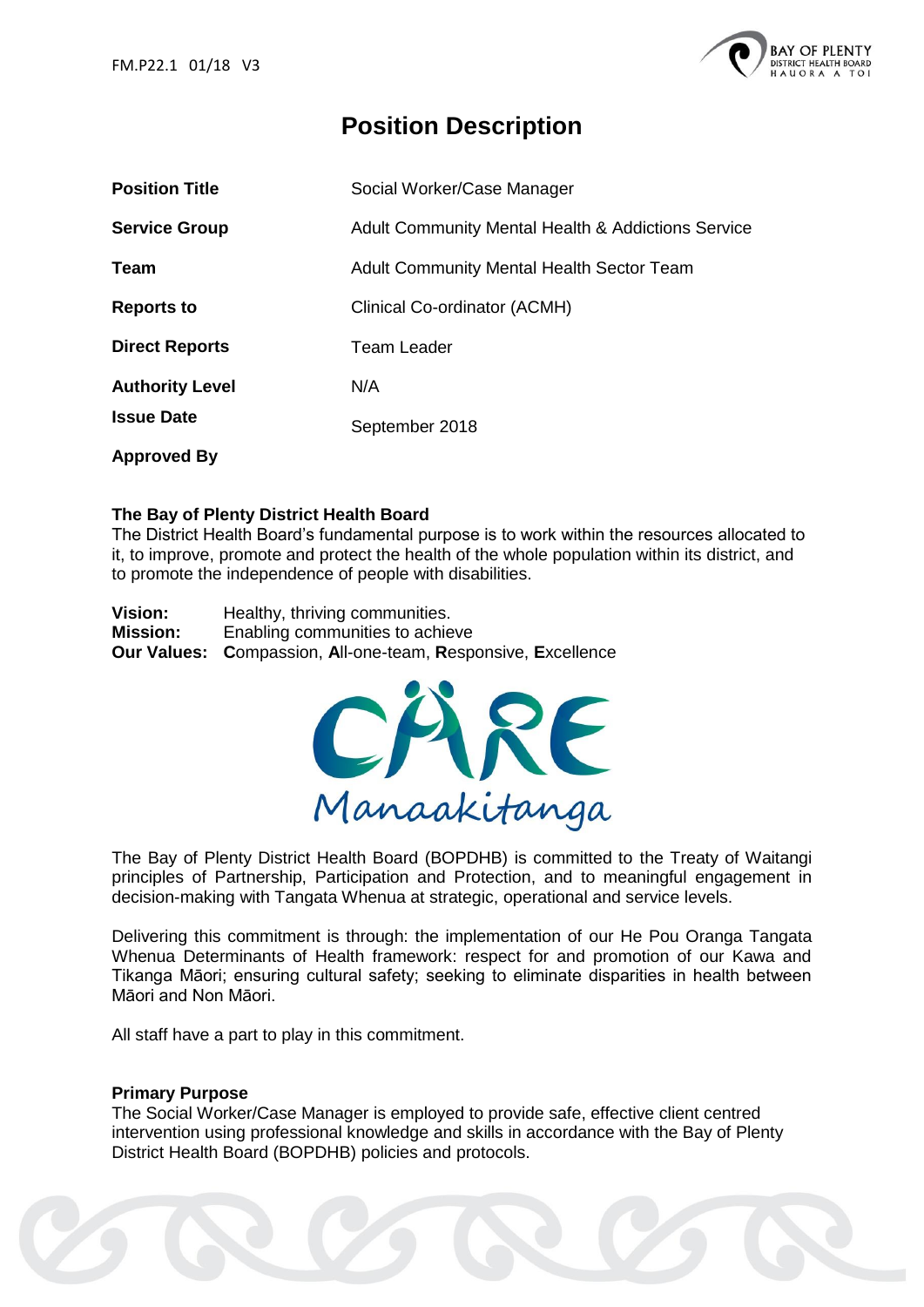

Social Work practice in adult community mental health will integrate timely assessment and management of new referrals into the sector and new referrals and time limited therapeutic interventions with a recovery focus. The case management role includes but is not limited to:

- Clinical responsibility for a designated caseload
- Comprehensive assessment and risk assessment
- Collaborative treatment planning and management of risk
- Response to crisis
- The provision of therapeutic interventions with a focus on recovery
- Facilitation of transfer of care to the primary sector when treatment goals are met.
- Case management of clients with a dual intellectual disability and mental health issue.

| <b>Key Responsibilities</b>  | <b>Outcomes</b>                                                                                                                                                                                                                                                                                                                                                                                                                                                                                                                                                                        |  |
|------------------------------|----------------------------------------------------------------------------------------------------------------------------------------------------------------------------------------------------------------------------------------------------------------------------------------------------------------------------------------------------------------------------------------------------------------------------------------------------------------------------------------------------------------------------------------------------------------------------------------|--|
| <b>Cultural Safety</b><br>1. | Care is individually focused and planned in regard<br>to ethnic, cultural, religious and other needs<br>Demonstrates a commitment to and active<br>understanding of the Treaty of Waitangi and its<br>application within Mental Health to improve Maori<br>health status                                                                                                                                                                                                                                                                                                               |  |
|                              | Demonstrates awareness of the impact of own<br>cultural background, attitudes and values<br>Demonstrates awareness of the impact of own<br>cultural background, attitudes and values<br>Demonstrates the cultural and spiritual needs of<br>service users are met with sensitivity including<br>those of family/whanau and significant others.<br>Demonstrates that consultation occurs with Maori<br>$\bullet$<br>Service providers in relation to care for service<br>users as appropriate<br>Attends relevant Treaty of Waitangi/Bicultural<br>٠<br>training as arranged via BOPDHB |  |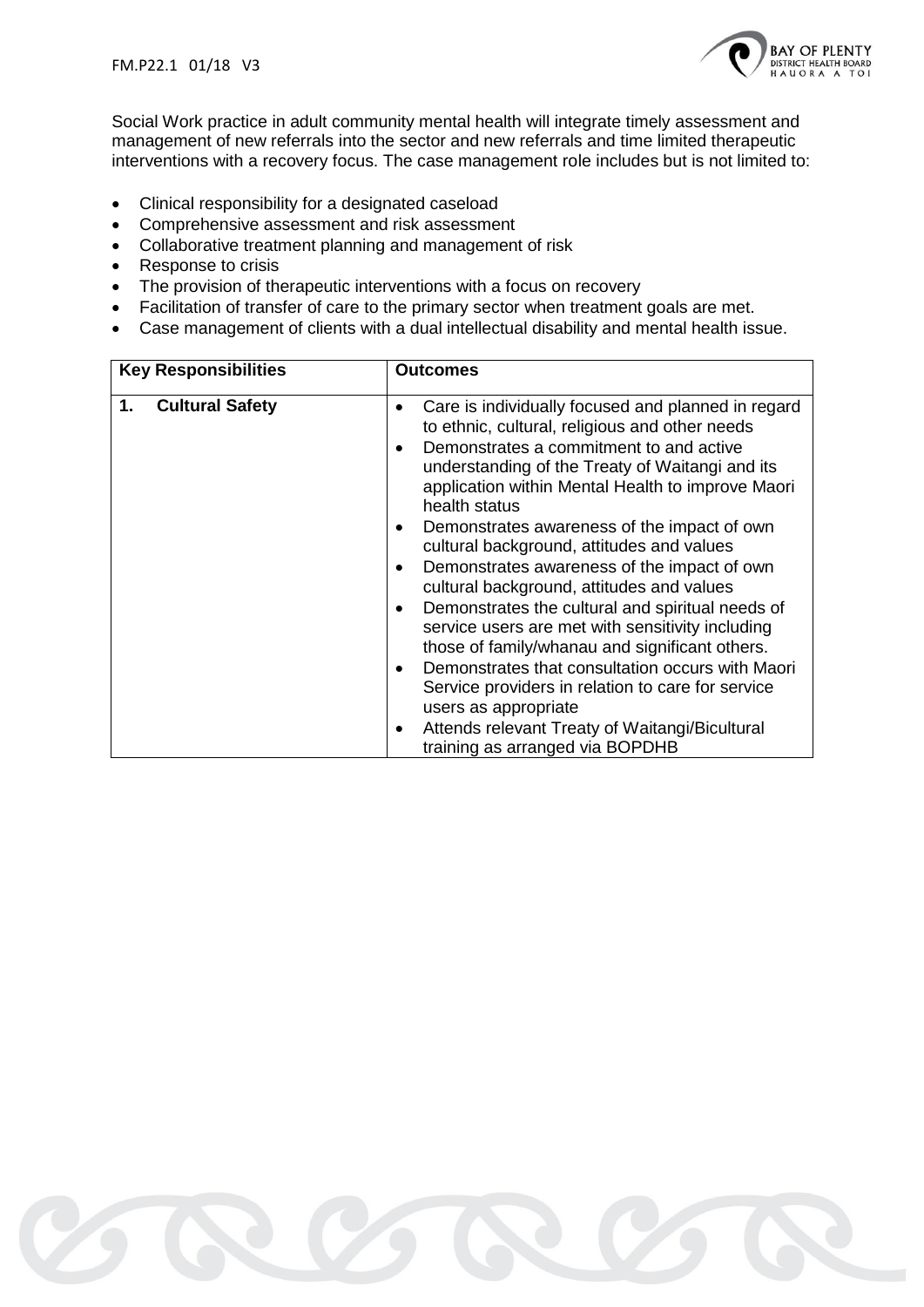

| <b>Key Responsibilities</b>              | <b>Outcomes</b>                                                                                                                                                                                                                                                                                                                                                                                                                                                                                                                                                                                                                                                                                                                                                                                                                                                                                                                                                                                                                                                                                                                                                                                                                                                                                                                                                                                                                                                                                                                                                                                                                                                                                                                                                                                                                                                                                       |
|------------------------------------------|-------------------------------------------------------------------------------------------------------------------------------------------------------------------------------------------------------------------------------------------------------------------------------------------------------------------------------------------------------------------------------------------------------------------------------------------------------------------------------------------------------------------------------------------------------------------------------------------------------------------------------------------------------------------------------------------------------------------------------------------------------------------------------------------------------------------------------------------------------------------------------------------------------------------------------------------------------------------------------------------------------------------------------------------------------------------------------------------------------------------------------------------------------------------------------------------------------------------------------------------------------------------------------------------------------------------------------------------------------------------------------------------------------------------------------------------------------------------------------------------------------------------------------------------------------------------------------------------------------------------------------------------------------------------------------------------------------------------------------------------------------------------------------------------------------------------------------------------------------------------------------------------------------|
| <b>Professional Responsibility</b><br>2. | Adheres to professional standards of practice and<br>$\bullet$<br>acknowledges that competent practice is<br>influenced and reinforced through membership of<br>appropriate professional bodies<br>Is aware of legislation that impacts on mental<br>health care delivery and service user rights and<br>practices within legal boundaries. This includes<br>but is not limited to the Mental Health<br>(Compulsory Assessment and Treatment) Act<br>1992; the Privacy Act 1993 (Health Information<br>Privacy Code 1994); Protection of Personal and<br>Property Rights Act 1988, and the Health and<br>Disability (Safety) Act, 2001; Health and Safety at<br>Work Act, 2015<br>Considers ethical issues in treatment planning and<br>٠<br>contributes an ethical perspective to decision-<br>making<br>Demonstrates knowledge of, and accesses<br>policies and procedural guidelines that have<br>implications for clinical care<br>Has a clear understanding of the principles of<br>٠<br>delegation and accountability and seeks advice<br>and support appropriately.<br>Demonstrates accountability for directing,<br>monitoring and evaluating service that is provided<br>by social work students and others<br>Actively engages in and effectively utilises clinical<br>$\bullet$<br>supervision and offers/provides this to clinical staff<br>within the Mental Health Service as appropriate<br>and as per the Mental Health Service Clinical<br>Supervision Policy.<br>Maintains an up-to-date knowledge of<br>care/treatment/research in the area of mental health<br>and occupational therapy and ensures that practice<br>is evidence-based<br>Completes and maintains MH&AS Core<br>$\bullet$<br>competencies via the in-service programme.<br>Maintains BOPDHB and Mental Health Service<br>$\bullet$<br>mandatory certifications and additional clinical<br>skills relevant to area |
|                                          |                                                                                                                                                                                                                                                                                                                                                                                                                                                                                                                                                                                                                                                                                                                                                                                                                                                                                                                                                                                                                                                                                                                                                                                                                                                                                                                                                                                                                                                                                                                                                                                                                                                                                                                                                                                                                                                                                                       |

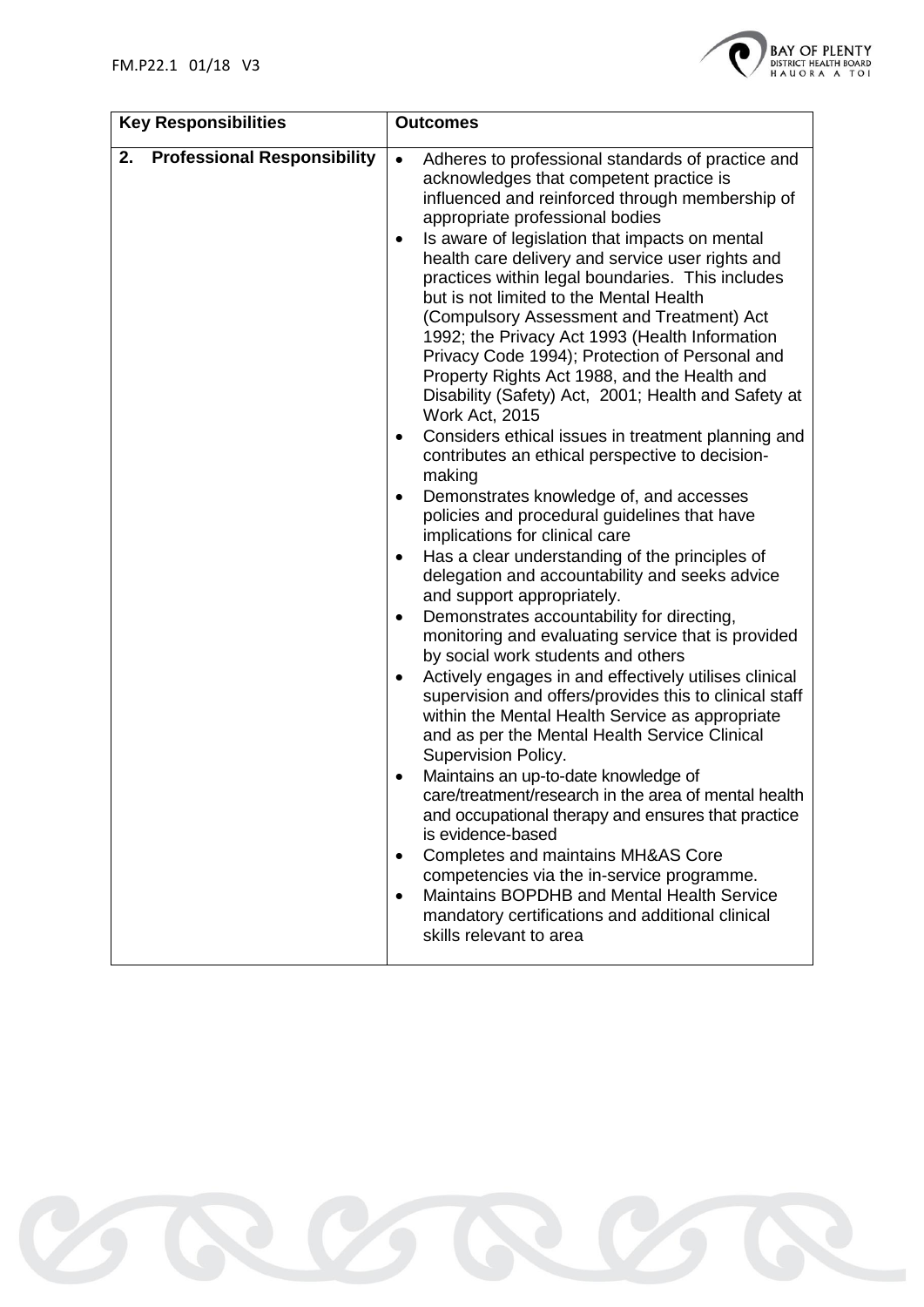

| <b>Key Responsibilities</b>    | <b>Outcomes</b>                                                                                                                                                                                                                                                                                                                                                                                                                                                                                                                                                                                                                                                                                                                                                                                                                                                                                                                                                                                                                                                                                                                                                                                                                                                                                                                                                                                                                                                                                                                                                                                                                                                                                                                                                                                                                                                            |
|--------------------------------|----------------------------------------------------------------------------------------------------------------------------------------------------------------------------------------------------------------------------------------------------------------------------------------------------------------------------------------------------------------------------------------------------------------------------------------------------------------------------------------------------------------------------------------------------------------------------------------------------------------------------------------------------------------------------------------------------------------------------------------------------------------------------------------------------------------------------------------------------------------------------------------------------------------------------------------------------------------------------------------------------------------------------------------------------------------------------------------------------------------------------------------------------------------------------------------------------------------------------------------------------------------------------------------------------------------------------------------------------------------------------------------------------------------------------------------------------------------------------------------------------------------------------------------------------------------------------------------------------------------------------------------------------------------------------------------------------------------------------------------------------------------------------------------------------------------------------------------------------------------------------|
| <b>Clinical Practice</b><br>3. | Utilises the clinical process to assess, plan,<br>$\bullet$<br>implement and evaluate care and maintains<br>professional practice standards in assessing,<br>planning, implementing and evaluating ongoing<br>care for all service-users, actively engaging with<br>and providing support, education and assistance<br>to families/whanau and care-givers.<br>Demonstrates the ability to manage the<br>$\bullet$<br>environment by assessing risk factors, identifying<br>and implementing strategies to maintain own<br>safety and the safety of service-users and others<br>Demonstrates a flexible approach and ability to<br>$\bullet$<br>cope with changing situations.<br>Undertakes a timely comprehensive and accurate<br>$\bullet$<br>occupational therapy assessment using suitable<br>assessment tools to inform goals for intervention<br>and or provisional diagnostic formulation<br>Engages in robust ongoing assessment and<br>$\bullet$<br>management of risk<br>Develops individual treatment plans in<br>$\bullet$<br>collaboration with service-users and their<br>families/whanau that reflects the issues identified<br>at assessment<br>Incorporates discharge planning as part of the<br>$\bullet$<br>overall care strategy, including relapse planning<br>and/or advance directives, and/or appropriate<br>referrals to internal/external agencies<br>Makes clinical judgements based on current<br>$\bullet$<br>evidence-based knowledge, research and<br>reflective practice.<br>Demonstrates competence in implementing<br>$\bullet$<br>therapeutic strategies eg. Cognitive Behavioural<br>Therapy and Social Work models of practice<br>Plans and prioritises workload.<br>$\bullet$<br>Presents health information and education to<br>$\bullet$<br>service-users and families/whanau in a sensitive<br>manner that is readily understood. |

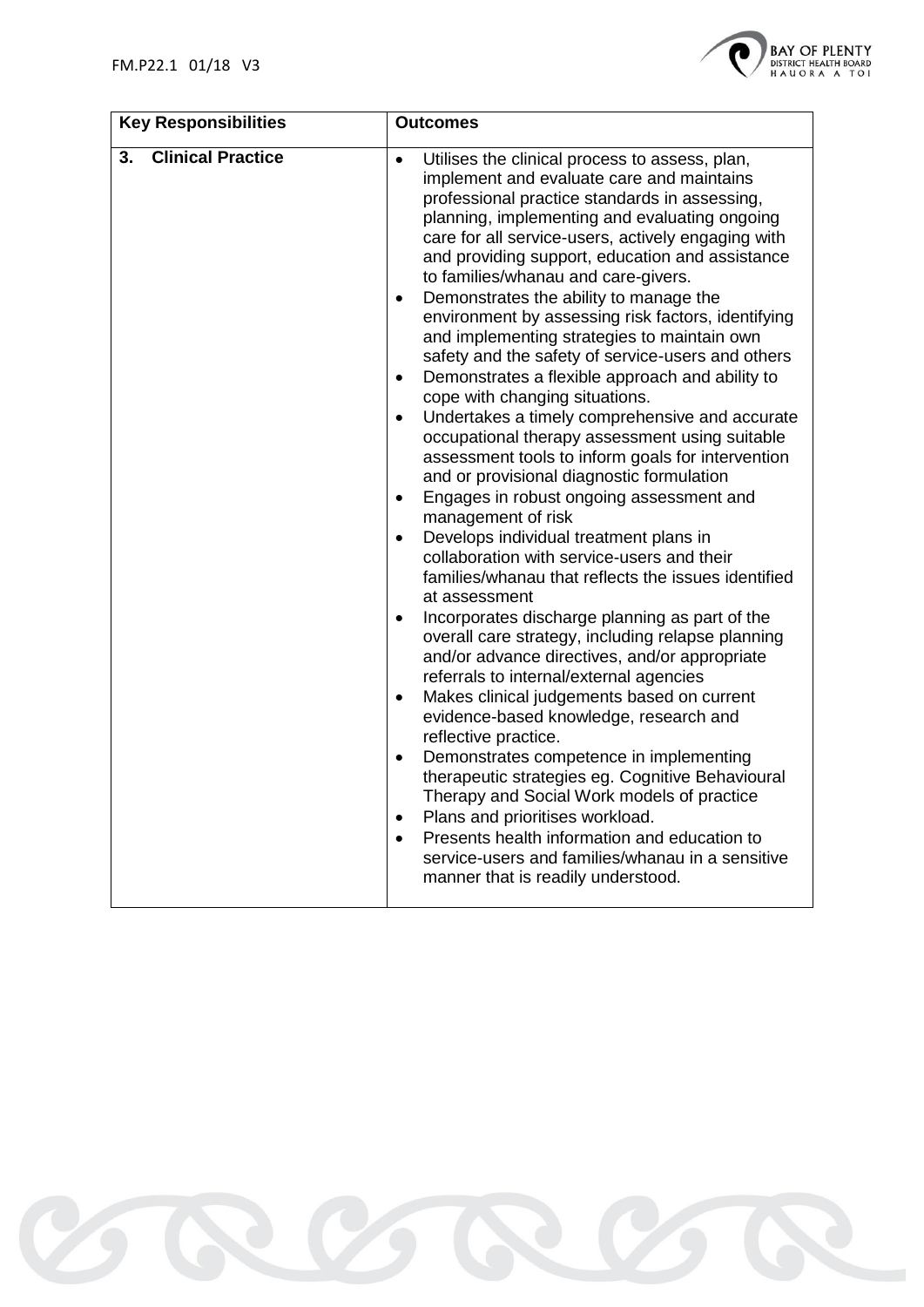

| <b>Key Responsibilities</b>                                                      | <b>Outcomes</b>                                                                                                                                                                                                                                                                                                                                                                                                                                                                                                                                                                                                                                                                                                                                                                                                                                                                                                                                                        |  |
|----------------------------------------------------------------------------------|------------------------------------------------------------------------------------------------------------------------------------------------------------------------------------------------------------------------------------------------------------------------------------------------------------------------------------------------------------------------------------------------------------------------------------------------------------------------------------------------------------------------------------------------------------------------------------------------------------------------------------------------------------------------------------------------------------------------------------------------------------------------------------------------------------------------------------------------------------------------------------------------------------------------------------------------------------------------|--|
| <b>Interpersonal Relationships</b><br>4.                                         | The principles and practice of partnership are<br>$\bullet$<br>incorporated in all facets of assessment,<br>intervention, treatment and care. Establishes,<br>maintains and concludes therapeutic interpersonal<br>relationships with service-users and their families,<br>and demonstrates effective communication with<br>colleagues.<br>Incorporates authentic therapeutic use of self and<br>interpersonal and micro-counselling skills<br>Supports the personal autonomy and<br>resourcefulness of service-users and their families<br>and encourages their participation as partners in<br>care<br>Works and communicates effectively as a member<br>$\bullet$<br>of the multi-disciplinary team, demonstrating<br>individual responsibility and accountability.<br>Demonstrates an ability to manage conflict<br>٠<br>constructively                                                                                                                            |  |
| <b>Inter-professional Health</b><br>5.<br><b>Care and Quality</b><br>Improvement | Collaborates with the multi-disciplinary team, and<br>$\bullet$<br>the wider community, to facilitate care delivery<br>and demonstrates a commitment to the principle<br>of continuous improvement at a service and<br>personal level.<br>Demonstrates ability to present referrals and<br>crisis/acute cases for discussion at the daily MDT<br>meeting concisely, with attention to all relevant<br>information, and participates in decision-making.<br>Establishes and maintains networking<br>$\bullet$<br>relationships with GPs, relevant government and<br>community agencies, and provides consultation as<br>necessary<br>Contributes to service development and involves<br>target group[s] in the planning, provision and<br>monitoring of services<br>Demonstrates continuous commitment to quality<br>$\bullet$<br>improvement initiatives<br>Provides guidance and support to students, new<br>graduates and Social Workers new to the clinical<br>area |  |

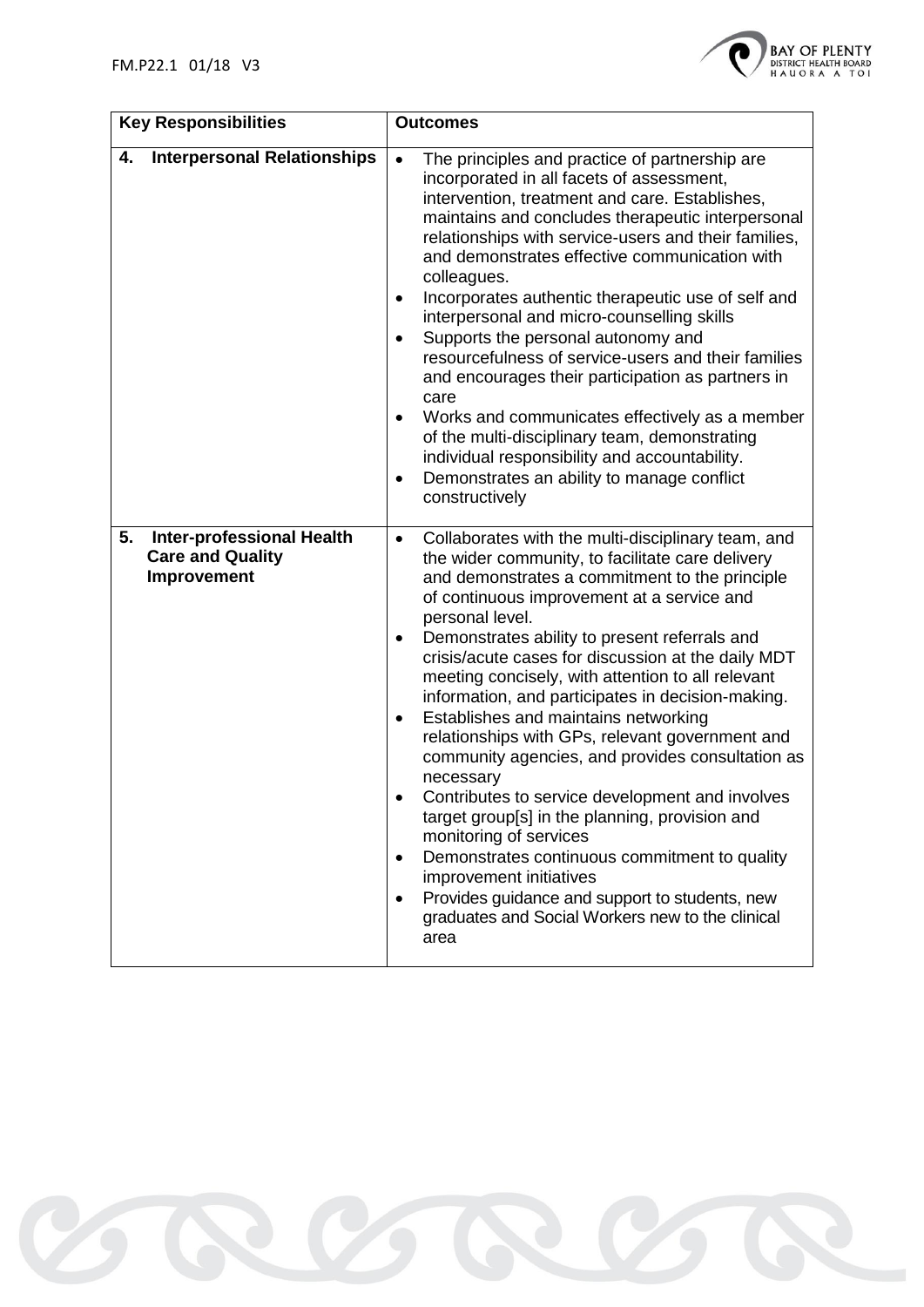

# **Key Relationships**

| <b>Internal</b>                                                                                                                                                                                                                                                                                                              | <b>External</b>                                                                                                                                |
|------------------------------------------------------------------------------------------------------------------------------------------------------------------------------------------------------------------------------------------------------------------------------------------------------------------------------|------------------------------------------------------------------------------------------------------------------------------------------------|
| <b>Clinical Director/DAMHS</b><br>$\bullet$<br><b>Business Leader MH&amp;AS</b><br>$\bullet$<br>Nurse Leader and Allied Health Leader,<br>$\bullet$<br>MH&AS<br><b>Regional Maori Services</b><br>$\bullet$<br><b>Consumer Advisor and Family/Whanau</b><br>$\bullet$<br>Advisor<br>Mental Health & Addiction Services staff | NGO's and other agencies<br>٠<br>GP's and Primary Health<br>$\bullet$<br>Organisations<br>Service Users and their families/carers<br>$\bullet$ |

| <b>Person Specification</b> |                                                                                                                                                                                                                                                                                                                                                                                                                                                                                                                                                                                                                                                                                                               |                                                                                                                                                                                                                                                                                                                                                                                                                                                  |
|-----------------------------|---------------------------------------------------------------------------------------------------------------------------------------------------------------------------------------------------------------------------------------------------------------------------------------------------------------------------------------------------------------------------------------------------------------------------------------------------------------------------------------------------------------------------------------------------------------------------------------------------------------------------------------------------------------------------------------------------------------|--------------------------------------------------------------------------------------------------------------------------------------------------------------------------------------------------------------------------------------------------------------------------------------------------------------------------------------------------------------------------------------------------------------------------------------------------|
|                             | <b>Essential</b>                                                                                                                                                                                                                                                                                                                                                                                                                                                                                                                                                                                                                                                                                              | <b>Desirable</b>                                                                                                                                                                                                                                                                                                                                                                                                                                 |
| Qualifications              | <b>Current Registration and Annual</b><br>$\bullet$<br><b>Practicing Certificate with Social</b><br>Work Board of NZ                                                                                                                                                                                                                                                                                                                                                                                                                                                                                                                                                                                          | Post Graduate qualification with<br>$\bullet$<br>a mental health focus                                                                                                                                                                                                                                                                                                                                                                           |
| Experience                  | Demonstrate sound knowledge<br>$\bullet$<br>and understanding of mental<br>illness and risk assessment in<br>relation to community mental<br>health care<br>Cultural awareness and safe<br>$\bullet$<br>practice<br>Clinical skills in engagement,<br>$\bullet$<br>de-escalation, conflict resolution<br>and problem solving<br>A current clean motor vehicle<br>$\bullet$<br>driver's licence<br>Knowledge of relevant<br>$\bullet$<br>legislation including Mental<br><b>Health (Compulsory</b><br>Assessment and Treatment) Act<br>1992, Privacy Act 1993, Health<br>& Disability Act, Health<br><b>Practitioners Competency</b><br>Assurance Act and the NZ<br>Health Strategy (Te Tahahu; Te<br>Kokiri). | A minimum of 2 years clinical<br>$\bullet$<br>experience in a mental health<br>inpatient or community setting<br>Competence in comprehensive<br>$\bullet$<br>assessment, risk assessment<br>the use of the mental status<br>examination and problem<br>formulation<br>Experience of working within<br>$\bullet$<br>teams<br>Experience of working with<br>$\bullet$<br>clients with dual intellectual<br>disability and mental health<br>issues. |
| <b>Attributes</b>           | Demonstrates a commitment to<br>$\bullet$<br>quality<br>Demonstrates flexibility and<br>$\bullet$<br>adaptability<br>Ability to discuss and negotiate<br>$\bullet$<br>management plans with<br>clinicians<br><b>Excellent communication skills</b><br>$\bullet$<br>and interpersonal skills.<br>Able to prioritise work<br>requirements                                                                                                                                                                                                                                                                                                                                                                       | Computer literate<br>$\bullet$<br>Demonstrates excellence in<br>$\bullet$<br>micro-counselling skills<br>Able to develop role in response<br>$\bullet$<br>to client needs<br>Demonstrates a commitment to<br>$\bullet$<br>post-registration study and<br>professional development                                                                                                                                                                |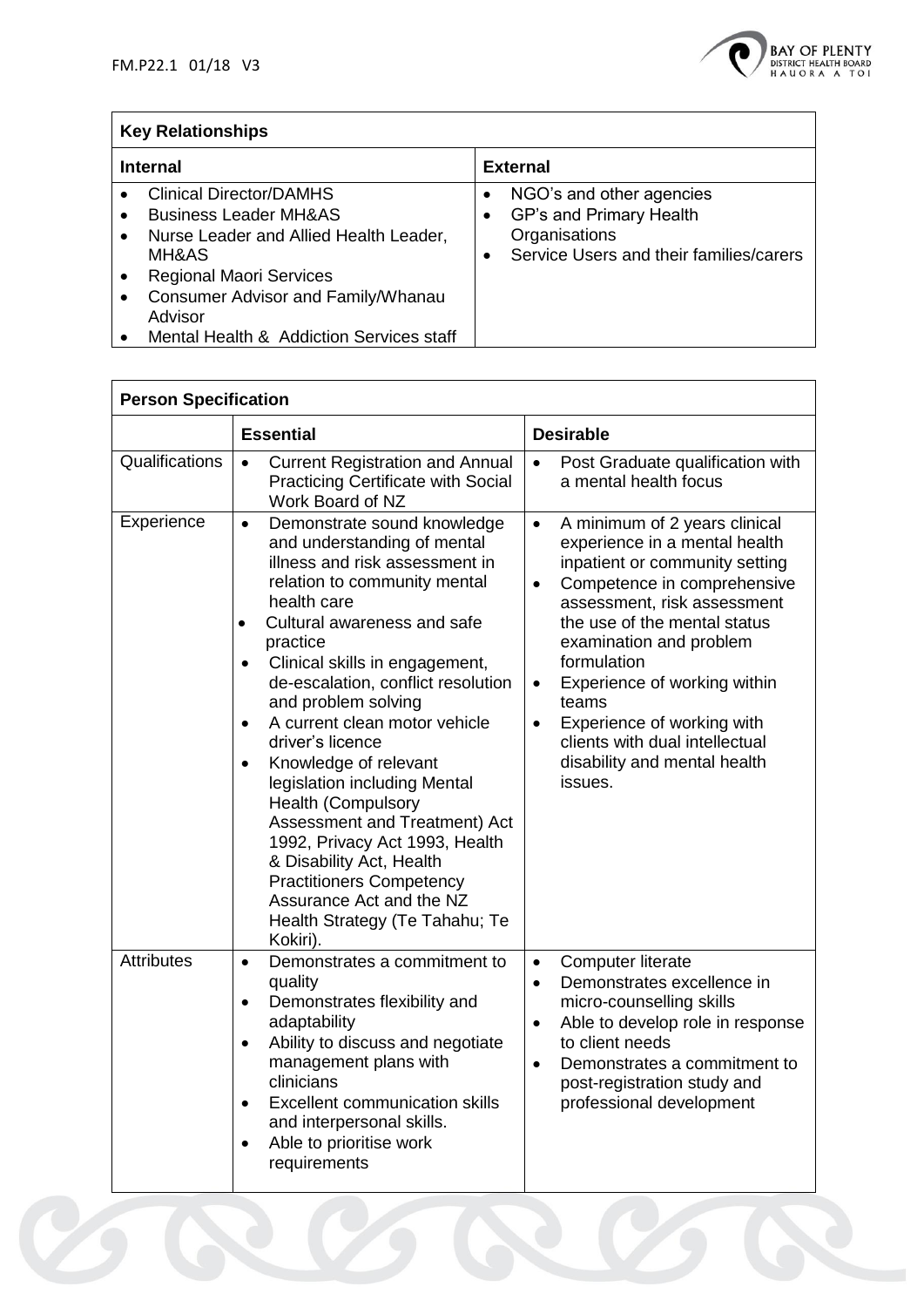

| Values | Demonstrates behaviours<br>consistent with the BOPDHB<br>values |  |
|--------|-----------------------------------------------------------------|--|
|        |                                                                 |  |

You agree to demonstrate flexibility and a willingness to perform a variety of tasks to promote and support BOPDHB initiatives.

You are required to meet the Health and Safety at Work Act 2015 requirements as set out in the BOPDHB Health and Safety policies and protocols. This includes completing successfully any health and safety training provided by the BOPDHB.

You are required to maintain a standard of health which will allow for the performance of all duties and functions of the position. All BOPDHB sites are smokefree environments.

### **Philosophy and Strategic Guidance**

The service embraces an eclectic approach which includes the Recovery, Strengths Based and Crisis Resolution approaches as well as the Choice and Partnership Approach which is service user and family/whanau centred**.** It is expected that the incumbent will be guided by the service philosophy, relevant legislation, national strategic service directives, policies, protocols and annual business plans. This position description includes the seven Real Skills as identified by the Let's get Real framework.

#### **Health Practitioners Competence Assurance Act 2003**

- 1. You are required to maintain your current competency based practicing certificate.
- 2. You must notify your Manager of any changes to scope or conditions on practice (determined by Regulatory Authority).
- 3. You must complete the requirements of any competency programme.
- 4. You must notify your employer of concerns relating to the risk of harm to the public of another health practitioner practicing below the required standard of competence.
- 5. Know the provisions of the HPCAA as the governing legislation.

#### **Vulnerable Children Act 2014**

Due to this position having contact with children and the BOPDHB's commitment to child protection, you will be subject to 'safety checks' under the Vulnerable Children Act at the time of hire and thereafter as per the relevant legislation.

#### **Position Holders Declaration**

I certify that I have read, understand, and agree to this position description.

**Name:** \_\_\_\_\_\_\_\_\_\_\_\_\_\_\_\_\_\_\_\_\_\_\_\_\_\_\_\_\_\_\_\_\_\_\_\_\_\_\_\_\_\_\_\_\_\_\_\_\_\_

Signature:

**Date:** \_\_\_\_\_\_\_\_\_\_\_\_\_\_\_\_\_\_\_\_\_\_\_\_\_\_\_\_\_\_\_\_\_\_\_\_\_\_\_\_\_\_\_\_\_\_\_\_\_\_

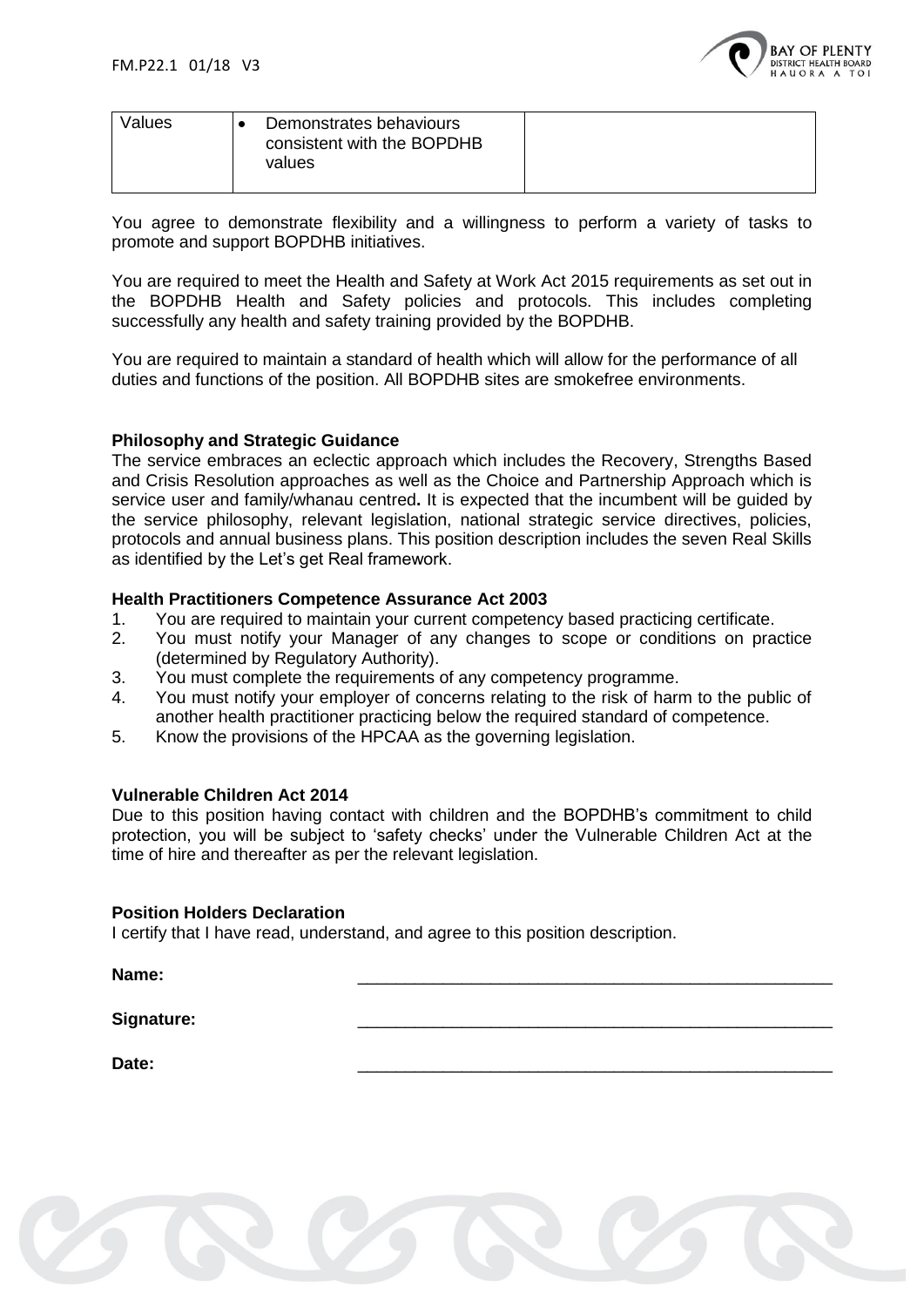

## **Attitudes and behaviours** We want to see

#### Outcome **Everyone we come into** contact with will feel...

# **Attitudes and behaviours** We don't want to see

#### Compassion Cares about other people. Has empathy and understanding. Is rude, bullies, intimidates or humiliates. Creates anxiety. **Cared for and respected** Is calm and reassuring. Protects people's dignity. Doesn't act if someone's dignity is suffering. Treats everyone with respect regardless of their views, role or **Treated with respect** Disrespectful, judgmental, makes assumptions about people. background. Value differences. Culturally competent. and cultural sensitivity Gossips or talks behind people's backs. Rough behaviour. Notices, acknowledges and appreciates people's efforts and Criticises people's efforts, takes people for granted, makes Valued and engaged achievements, gives praise, making people feel valued. people feel undervalued, belittled or inadequate. All-one-team Shares knowledge and information openly and honestly, Withholds knowledge and information, leaves people confused Clear about what's happening clearly explains and updates people on what's happening. or in the dark. Takes time to listen to others, is interested in their views. Doesn't listen, talks over people, dismisses or puts people **Listened to** down, makes decisions without consultation. Invites people to ask questions and share concerns or ideas. Involves patients, whānau and colleagues as equal partners. Doesn't trust or involve people in things that affect them. Involved in a partnership model Builds teams and relationships to achieve the best outcomes. Excludes, overrides, micro manages. **Responsive** Friendly, polite, approachable, warm. Introduces themselves. Ignores people, snappy or aggressive tone of voice or **Positively welcomed** Creates a happy environment. Smiles when appropriate. behaviours, 'rushing' and saying "I'm too busy". Passes the buck, says "it's not my job", unsupportive, does not Shows kindness. Is attentive to people's needs, supportive, Supported, so they would want helpful and willing. Often goes the extra mile for people. to be cared for or work here take responsibility and leaves work for others. Respects people's time. Plans ahead and co-operates so We are flexible and efficient. Often late. Leaves people waiting unnecessarily or puts people things run smoothly. Looks for efficient ways of doing things. and use resources wisely under pressure with unrealistic timeframes.

# **Excellence**

Chooses to take a positive, will-do attitude. Looks for solutions. Uses positive words and actions to good effect.

Aims for the best results, always learning, developing skills, knowledge, and ways of doing things, and helping others to.

Consistently follows agreed, safe, best-practice.

Seeks, welcomes and gives constructive feedback, speaks up when they have a concern, coaches others' behaviour.

Part of a positive culture of high achievement

Things are always improving

Safe

We are role models who are open to feedback

A negative attitude, often moaning, complaining or grumpy. Focuses on problems.

Assumes they know best, resists change, not interested in learning or developing. Happy with 'good enough'.

Inconsistent, cuts corners, closed to new evidence.

Blames. Closed to feedback. By not speaking up about poor behaviour or unsafe practice they condone it.